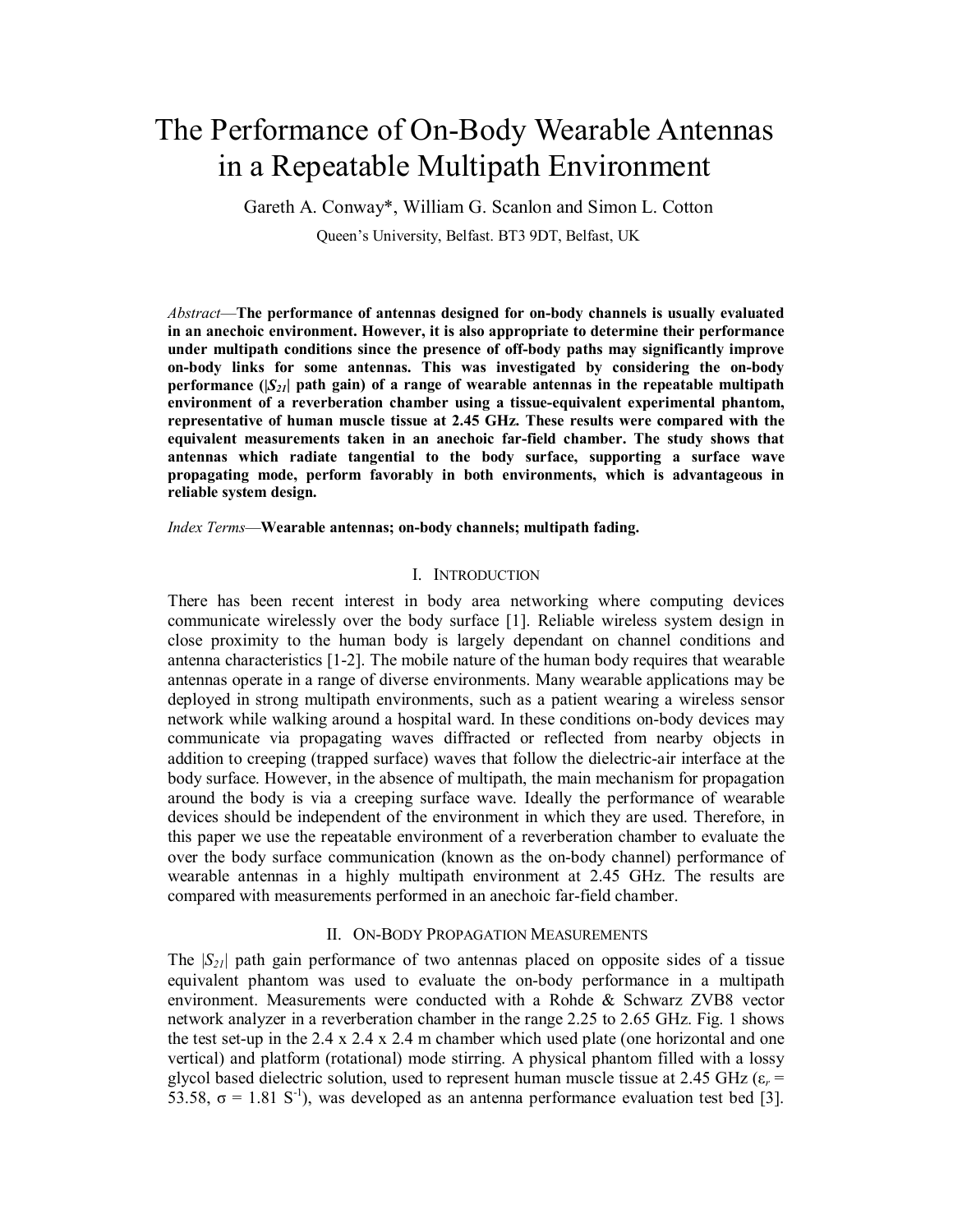Rohacell HF 51 foam with a relative permittivity of  $\varepsilon_r = 1.07$  was used to space the antennas 4 mm above the phantom to allow for coaxial cables and connectors. Emerson and Cuming Eccosorb LS-16 and LS-24 microwave absorbing foam with an insertion loss of 1.5 dB/cm and 11 dB/cm, respectively, were used to minimize spurious radiation from, and coupling between, the coaxial cables.

Five different antennas were evaluated including low-profile  $(\lambda/20)$  Higher Mode Microstrip Patch Antennas (HMMPA) that were designed to radiate tangentially to the body surface by exciting them at a higher resonant mode. Such antenna characteristics are desirable for efficient over the body surface communication [4-5]. The HMMPA consisted of a groundplane and patch metallization on a dielectric substrate with  $\varepsilon_r = 2.33$ (Taconic TLY-3, PTFE woven glass). The HMMPA-5 antenna (Fig. 1.b.i) had a height of 5.75 mm and a patch element size of 22 x 22 mm. The HMMPA-10 (Fig. 1.b.ii) had a height of 10.5 mm with a patch element size of 18 x 18 mm. The monopole antenna (Fig. 1.b.iii) was 33 mm in length with a diameter of 1.2 mm. The MPA-F (Fig. 1.b.v) is a microstrip patch antenna (element size  $37 \times 36$  mm, height 5 mm) excited at its fundamental mode  $(TM_{10})$ . This antenna radiates with maximum gain normal the patch surface and is therefore more suitable for off-body channels. The MPA-S antenna (Fig. 1b.iv) uses a shortening wall on the electrical length of the antenna for size reduction and has an element size of 26 x 27 mm with an overall height of 5.75 mm. Rohacell HF 51 foam  $(\varepsilon_r = 1.07)$  was used between the element and groundplane of the MPA-S to increase the antenna impedance bandwidth. The antennas in Fig. 1.b(i-iii) had 30 x 37 mm groundplanes and (iv, v) had 50 x 50 mm and 50 x 60 mm groundplanes, respectively.



Fig. 1. (a)  $|S_{21}|$  measurement set-up in reverberation chamber on the tissue phantom. (b) antennas used in this study (i) HMMPA 5 mm (ii) HMMPA 10 mm (iii) Monopole (iv) MPA-S (v) MPA-F.

The reverberation chamber generates a repeatable strong multipath environment with fading characteristics which closely follow the Rayleigh distribution. This was confirmed using maximum likelihood estimation on the full set of channel gain results for the HMMPA-5 antenna on-phantom link. The analysis showed that the Nakagami-*m* distribution gave the best fit (Fig. 2), with a fading parameter  $m = 1.19$  (the Nakagami distribution is equivalent to Rayleigh when  $m = 1$ ). This is in agreement with measured mobile on-body studies in a multipath indoor environment [2]. All of the antennas were subjected to identical multipath conditions by following the same computer controlled set of stirrer / platform positions.

#### III. ANTENNA PERFORMANCE ON LOSSY MEDIUM

For each antenna, the phantom-mounted  $|S_{11}|$  reflection co-efficient measured in the reverberation chamber (averaged over all plate / platform positions) was compared to results obtained in an anechoic far-field chamber (Fig. 3). The measured return loss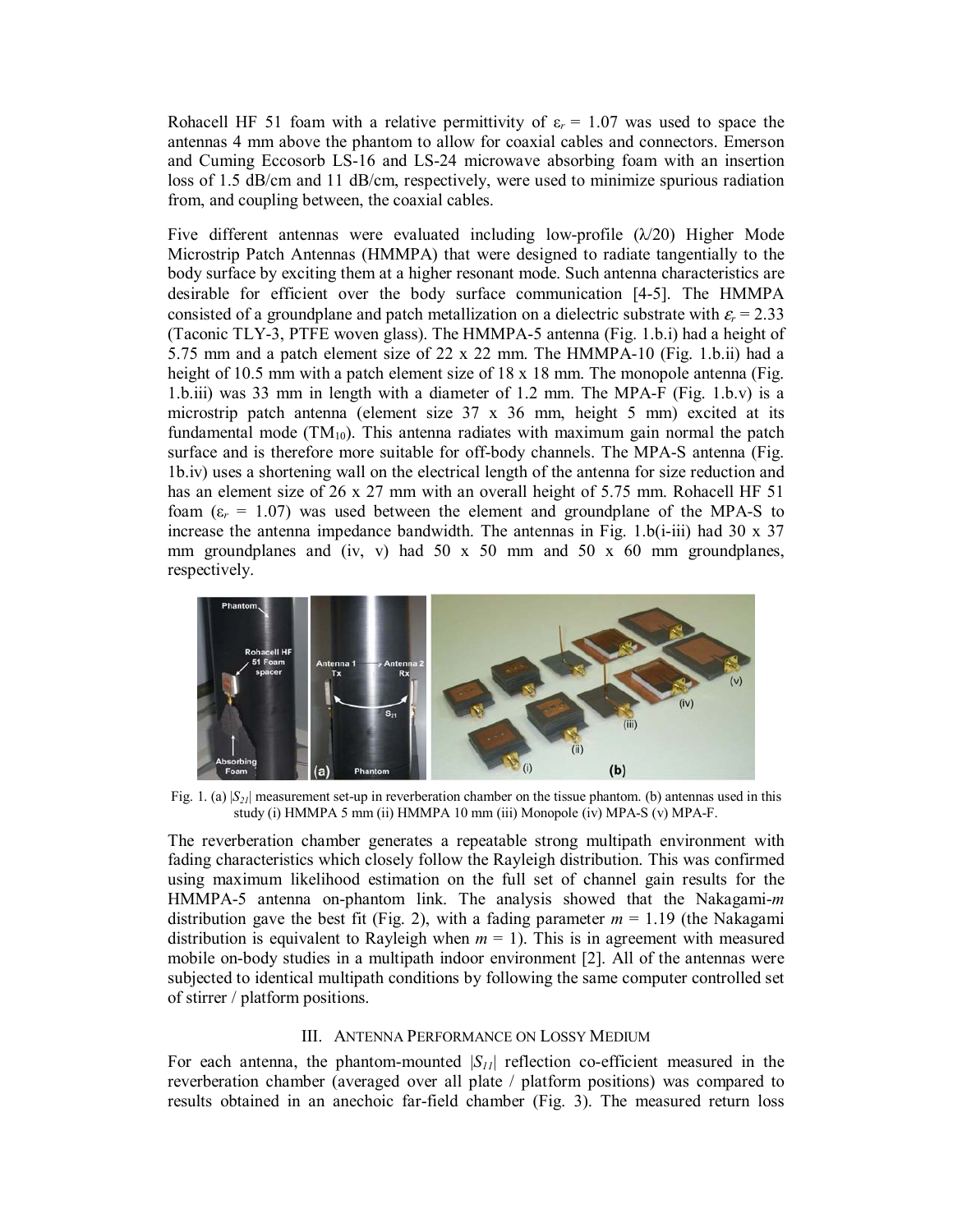results were in good agreement with anechoic measurements and show that all the antennas had sufficient bandwidth for the 2.45 GHz ISM Band. The phantom mounted radiation efficiency, η, for each antenna was also measured using the reverberation chamber. The MPA-F and MPA-S antennas were significantly more efficient ( $\eta = 75\%$ ) and 61 %, respectively) than the other types because of their larger groundplanes. The efficiency results for the monopole, HMMPA 10 mm and HMMPA 5 mm antennas were 53 %, 43 % and 37 %, respectively. In practice, it is important to consider the trade off between antenna efficiency and antenna size since this is a critical design parameter for wearable devices. For example, the HMMPA antenna was specifically designed to be mounted on a small (<0.3  $\lambda$  @ 2.45 GHz) groundplane.



Fig. 2. Empirical and maximum likelihood estimated theoretical Nakagami ( $m = 1.19$ ,  $\Omega = 1.22$ ), Rice ( $K_{dB}$ 0.65) and Rayleigh ( $\sigma$  = 0.78) cdfs for the HMMPA-5 antennas in the reverberation chamber.



Fig. 3. Comparison of reverberation and anechoic chamber measured return loss for phantom mounted antennas: (a) HMMPA 5 mm (b) HMMPA 10 mm (c) monopole and MPA-F (d) MPA-S.

The  $|S_{21}|$  on-body performance results in the multipath environment (Fig. 4.a) show that that there was less than 6 dB difference in maximum path gain between the five antenna types. The differences in path gain performance were primarily due to the differences in antenna radiation efficiency, with the MPA-F being both the most efficient antenna and having the best path gain performance in this multipath environment. However, when compared with path gain results achieved for the same antennas and set-up in an anechoic far-field chamber (Fig. 4.b), the order of merit changed significantly. In the anechoic environment, the HMMPA antennas gave similar performance to the monopole antenna which had the most path gain. Both of these antennas radiate with maximum gain tangential to the phantom surface supporting the dominant surface wave propagation mode and are therefore preferable for anechoic environments. Furthermore, in the